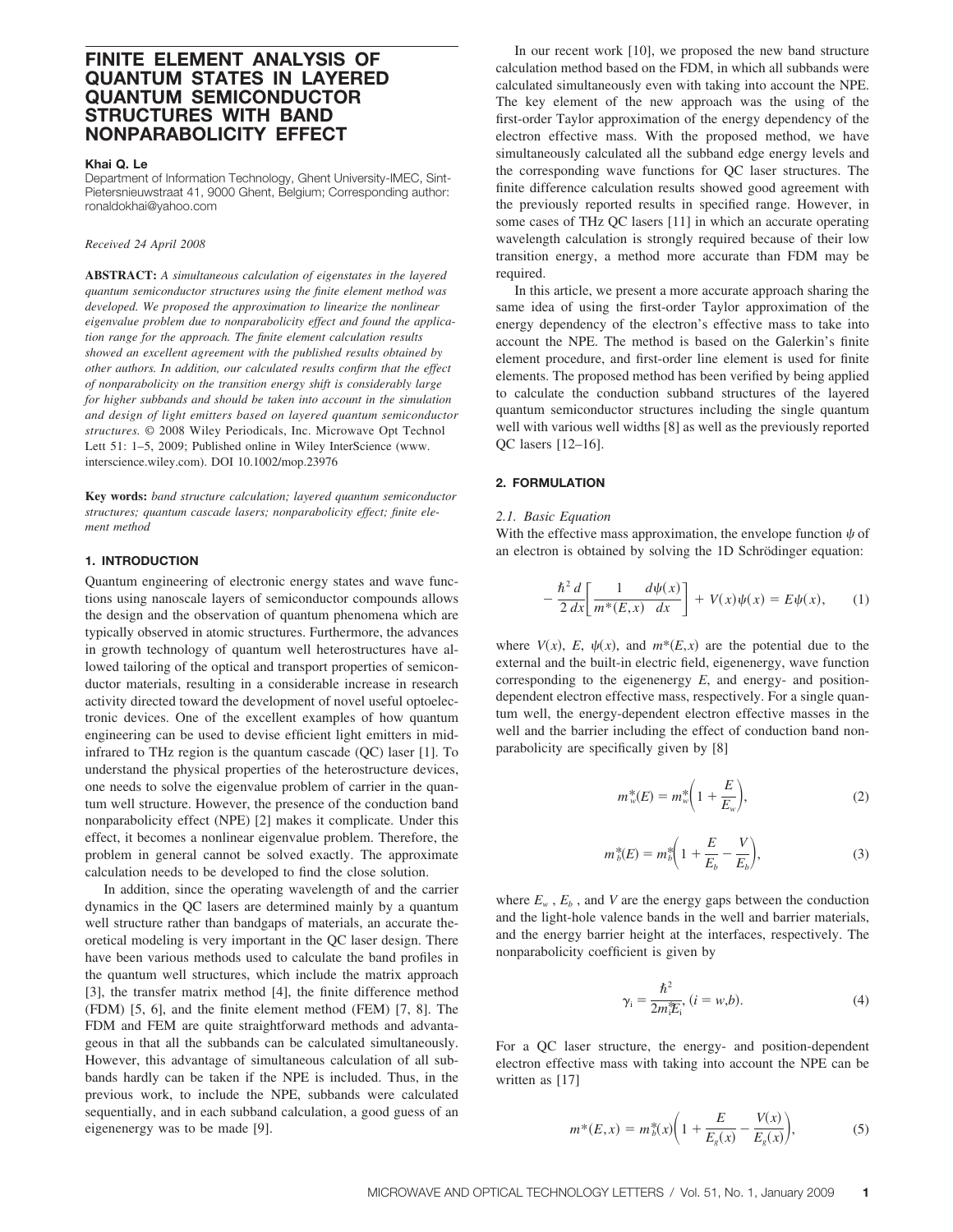where  $m_b^*(x)$  and  $E_g(x)$  are the effective mass of conduction band bottom and energy bandgap, respectively.

To take the advantage of the simultaneous calculation of all subbands, we propose the new approximation of the energy- and position-dependent effective electron mass based on the first-order Taylor approximation:

$$
\frac{1}{m^*(E_i, x)} \cong \frac{1}{m_b^*(x)} \left[ 1 - \frac{E}{E_g(x)} + \frac{V(x)}{E_g(x)} \right] \text{ if } [E - V(x)] \ll E_g(x). \tag{6}
$$

By substituting Eq. (6) into Eq. (1), we obtained

$$
-\frac{\hbar^2}{2} \frac{d}{dx} \left\{ \frac{1}{m_b^*(x)} \left[ 1 - \frac{E}{E_s(x)} + \frac{V(x)}{E_s(x)} \right] \frac{d\psi(x)}{dx} \right\} + V(x)\psi(x) = E\psi(x).
$$
\n(7)

To reduce the number parameters, the coordinate *x*, the potential *V*(*x*), the band gap  $E_g(x)$ , the electron effective mass  $m_b^*(x)$ , and the energy *E* are normalized as  $\xi = x/L$ ,  $V(\xi) = V(x)/E_1$ ,  $E_g(\xi)$  $E_g(x)/E_1$ ,  $m^*(\xi) = m_b^*(x)/m_b^*(0)$ , and  $\varepsilon = E/E_1$ , respectively, where  $E_1 = \hbar^2 \pi^2 / 2m_b^*(0) L^2$  with the solution domain length of *L*, and  $m_b^*(0)$  is the effective mass of the electron at  $x = 0$ . With this notation, the Schrödinger equation  $(7)$  is reduced to

$$
-\frac{d}{d\xi}\frac{1}{m(\xi)}\frac{d\psi(\xi)}{d\xi} - \frac{d}{d\xi}\frac{V(\xi)}{m(\xi)E_g(\xi)}\frac{d\psi(\xi)}{d\xi} + \left[\frac{d}{d\xi}\frac{1}{m(\xi)E_g(\xi)}\frac{d\psi(\xi)}{d\xi} - \pi^2\psi(\xi)\psi(\xi)\right] = 0.
$$
 (8)

#### *2.2. Finite Element Method*

We use the Galerkin's finite element procedure [18, 19] to solve Eq. (8). This equation could be reduced to [6]

$$
\left(\psi_{1} \frac{1 \, d\psi_{1}}{m_{1} \, d\xi} - \psi_{M} \frac{1 \, d\psi_{M}}{m_{M} \, d\xi}\right) + \left(\psi_{1} \frac{V_{1} \, d\psi_{1}}{m_{1} E_{g1} \, d\xi} - \psi_{M} \frac{V_{M} \, d\psi_{M}}{m_{M} E_{gM} \, d\xi}\right) \n- \varepsilon \left(\psi_{1} \frac{1 \, d\psi_{1}}{m_{1} E_{g1} \, d\xi} - \psi_{M} \frac{1 \, d\psi_{M}}{m_{M} E_{gM} \, d\xi}\right) + ([P] + [S])\{\psi\} + \pi^{2}[Q]\{\psi\} \n= \varepsilon (\pi^{2}[R] + [H])\{\psi\}, \quad (9)
$$

where

$$
[P] = \sum_{e} \frac{1}{m_e} \int_{e} \frac{d[N_e]d[N_e]^T}{d\xi} d\xi,
$$
 (10)

$$
[S] = \sum_{e} \frac{V_e}{m_e E_{ge}} \int_{e} \frac{d[N_e] d[N_e]^T}{d\xi} d\xi,
$$
 (11)

$$
[H] = \sum_{e} \frac{1}{m_e E_{ge}} \int_{e} \frac{d[N_e]d[N_e]^T}{d\xi} d\xi,
$$
 (12)

$$
[Q] = \sum_{e} V_e \int_{e} [N_e][N_e]^T d\xi,
$$
 (13)

$$
[R] = \sum_{e} \int_{e} [N_e][N_e]^T d\xi,
$$
 (14)

$$
\{\psi\} = \sum_{e} \{\psi_e\}.
$$
 (15)

Assuming the Dirichlet condition ( $\psi = 0$ ) or the Neumann condition  $\frac{d\psi}{d\xi} = 0$  ) at the leftmost Node 1 and the rightmost node M, we obtain from Eq. (9) the simple eigenvalue equation:

$$
([P] + [S])\{\psi\} + \pi^2[Q]\{\psi\} = \varepsilon(\pi^2[R] + [H])\{\psi\}.
$$
 (16)

The above equation can be transformed into the following eigenvalue matrix equation:

$$
[A]\{\psi\} = \varepsilon[B]\{\psi\},\tag{17}
$$

where [A] and [B] are the  $N \times N$  symmetric and sparse matrixes (*N* is the total number of nodes),  $\varepsilon$  is an eigenvalue, and  $\{\psi\}$ =  $[\psi_1, \psi_2, \dots, \psi_N]^T$  is the corresponding eigenvector. Equation (17) is the matrix eigenvalue problem. There have been various methods developed to solve this kind of problem. Even some numerical libraries have been established. In this work, LA-PACK++ package was used.

### **3. NUMERICAL RESULTS AND DISCUSSION**

As shown previously, the approximation for the energy-dependent electron effective mass using the first-order Taylor expansion is only valid when the approximation condition is satisfied. Therefore, to verify the validity of our proposed approximation and find the application range of this approach, we have calculated the subband edge energies in the single quantum well for various well widths as well as the subband structure for various types of QC lasers and compared with those obtained by other authors.

We first calculated the subband edge energies of the single quantum well considered in [8]. The parameters used for the calculation of the subband edge energy using FEM are the same as in their work. In Table 1, the calculated subband edge energy *E* (meV) and the energy shift  $E<sub>s</sub>$  due to the NPE are listed. It can be clearly seen that our results are in good agreement with values in the literature [8]. In a single quantum well, it is known that the energy shift due to the NPE becomes substantial for higher subband edge for large well widths.

**TABLE 1 Well Width and Associated Eigenstate Energies and Energy Shifts From Nonparabolicity Versus Quantum Number of the Eigenstate**

|                 |             |            |         |                             |        | $n = 1$ $n = 2$ $n = 3$ $n = 4$ $n = 5$ |          |
|-----------------|-------------|------------|---------|-----------------------------|--------|-----------------------------------------|----------|
| Well width (nm) |             |            |         |                             |        |                                         |          |
| 5               | E           | <b>FEM</b> |         | 80.31 256.14                |        |                                         |          |
|                 |             | Ref.       |         | 81.17 254.67                |        |                                         |          |
|                 | $E_{\rm c}$ |            |         | FEM $+1.47 -13.87$          |        |                                         |          |
|                 |             | Ref.       |         | $+0.71 -11.33$              |        |                                         |          |
| 10              | E           | <b>FEM</b> |         | 32.26 119.6                 | 235.73 |                                         |          |
|                 |             | Ref        |         | 32.3 119.52 235.79          |        |                                         |          |
|                 | $E_{s}$     |            |         | FEM $+0.7$ $-4.62$ $-22.22$ |        |                                         |          |
|                 |             | Ref.       |         | $+0.7$ $-4.84$ $-22.87$     |        |                                         |          |
| 20              | E           | <b>FEM</b> |         | 10.47 40.88                 | 88.35  | 148.64                                  | 216.36   |
|                 |             | Ref.       | 10.55   |                             |        | 41.11 88.82 149.74 218.93               |          |
|                 | $E_{\rm c}$ | FEM        | $+0.09$ |                             |        | $-0.56$ $-4.46$ $-14.61$ $-31.05$       |          |
|                 |             | Ref.       | $+0.19$ |                             |        | $-0.25$ $-3.81$ $-13.21$                | $-28.22$ |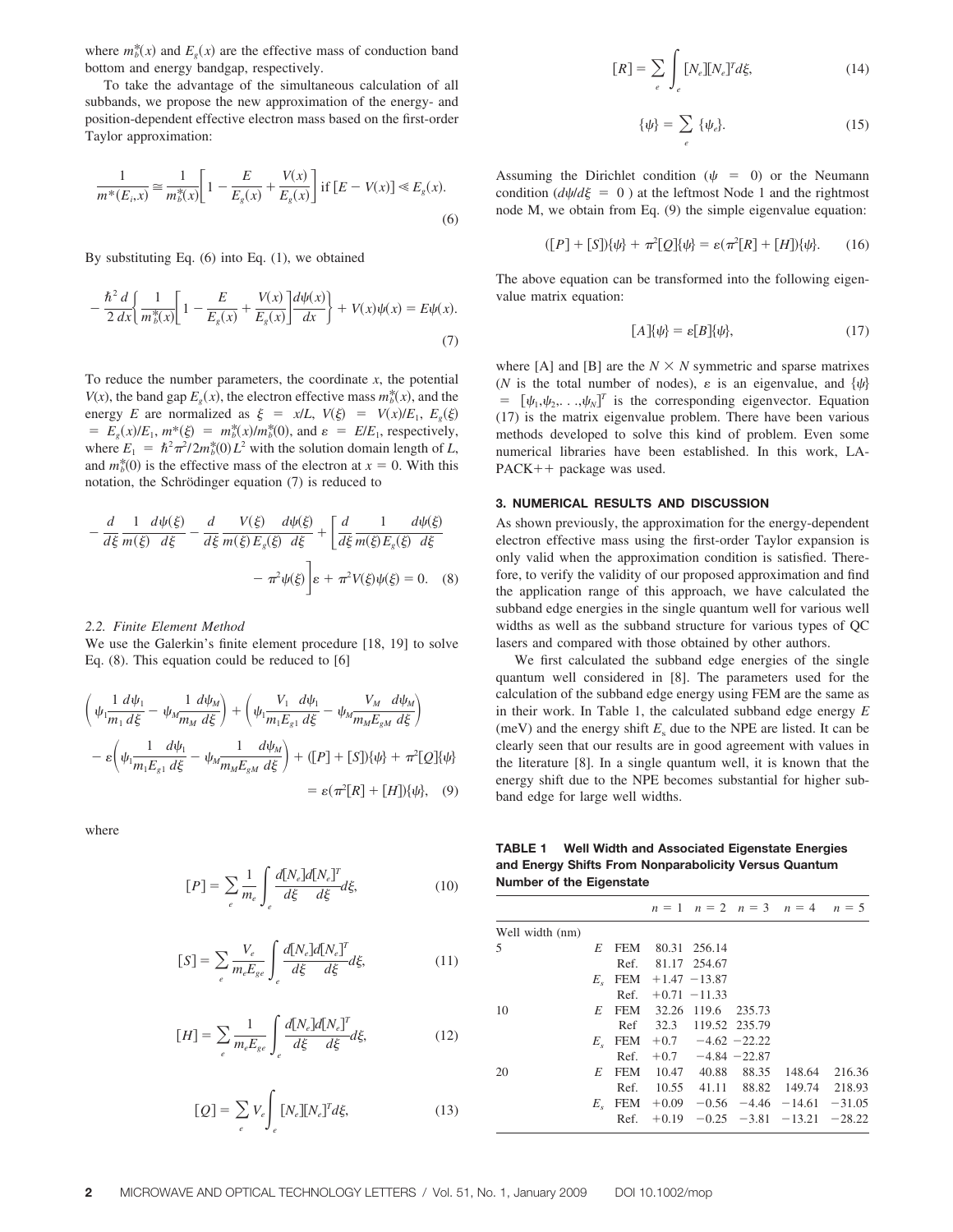**TABLE 2 Material Parameters Used in the Calculation of the** *GaAs/Al***0.33***Ga***0.67***As***-Based QC Laser**

| <b>Material Parameters</b>              | GaAs                       | $Al_{0,33}Ga_{0,67}As$    | $GaAs/Al_{0,33}Ga_{0,67}As$ |
|-----------------------------------------|----------------------------|---------------------------|-----------------------------|
| Band offset<br>$\Delta E_{\rm o}$ (meV) |                            |                           | 300                         |
| Effective mass<br>Band gap $(eV)$       | $0.0665m_{\odot}$<br>1.424 | $0.094m_{\odot}$<br>1.836 | -                           |

For the QC laser, to investigate the effect of nonparabolicity on energy shift and verify the validity of our FEM calculation, we have performed the subband structure calculation of various types of QC lasers with and without the NPE. We first investigated the application of the method to the *GaAs*/ $Al_{0.33}Ga_{0.67}As$ -based QC lasers proposed by Sirtori et al. [12] and Kruck et al. [13]. The material parameters of these structures are given in Table 2, while the calculated values [20] of the transition energy using FEM as well as FDM are listed in Tables 3 and 4. (The effect of doping concentration was ignored in all calculations. The bandgaps of materials are given in the work of Vurgaftman et al. [20].) The calculated wave functions are depicted in Figures 1 and 2, respectively. It can be clearly seen that the finite element analysis results are in excellent agreement with values presented in Ref. [12, 13] and provide closer estimation of the transition energies than our previous work using FDM. One can also see that the transition energy shift due to the NPE is small for the lower subbands, whereas it is considerably large for the higher subbands.

The proposed method is next applied to calculate the most common QC laser based on  $Al_{0.48}In_{0.52}As$  and  $Ga_{0.47}In_{0.53}As$  [14]. The material parameters of the structure are given in Table 5. The calculated wave functions are depicted in Figure 3. In Ref. [14], the authors reported the QC laser's experimental emission wavelength of  $\lambda \approx 11.2 \ \mu \text{m} \ (\Delta E_{32} = 110.7 \ \text{meV})$  and their theoretical calculated transition energy  $\Delta E_{32} = 106.6$  meV. Our calculated transition energy using FEM with and without NPE are  $\Delta E_{32}$ 106.3 meV and  $\Delta E_{32} = 125.3$  meV, respectively. Our calculation including NPE is in good agreement with their calculation. Again, we can note that the NPE induces a considerable change in the transition energy of the QC lasers, and for an accurate modeling of QC lasers, NPE should be included.

Next, we calculated the subband structure for the QC laser based on AlAs and GaAs material which has a larger band offset. The material parameters of the structure are given in Table 6. The calculated laser transition energy reported by Becker et al. [15] is  $\Delta E_{32}$ 

**TABLE 3 Calculated Transition Energy in the** *GaAs***/** *Al***0.33***Ga***0.67***As***-Based QC Laser [12]**

|                 | <b>FEM</b> |            |            |            |
|-----------------|------------|------------|------------|------------|
| Transition      | Without    | With       | <b>FDM</b> | Reference  |
| Energy $(meV)$  | <b>NPE</b> | <b>NPE</b> | (with NPE) | (with NPE) |
| $\Delta E_{21}$ | 36.2       | 37.4       | 37         | 38         |
| $\Delta E_{32}$ | 147.2      | 135.2      | 129.5      | 134        |

**TABLE 4 Calculated Transition Energy in the** *GaAs***/** *Al***0.33***Ga***0.67***As***-Based QC Laser [13]**

|                 |            | <b>FEM</b> |            |            |  |
|-----------------|------------|------------|------------|------------|--|
| Transition      | Without    | With       | <b>FDM</b> | Reference  |  |
| Energy $(meV)$  | <b>NPE</b> | <b>NPE</b> | (with NPE) | (with NPE) |  |
| $\Delta E_{32}$ | 123.8      | 113.202    | 110.15     | 112        |  |
| $\Delta E_{43}$ | 78.7       | 56.984     | 56.63      | 58         |  |



**Figure 1** Schematic conduction band diagram of a portion of the *GaAs*/*Al*0.33*Ga*0.67*As*-based QC laser [12] under an electric field of 48 kV/cm. The solid curves represent the moduli squared of the relevant wave functions calculated by our FEM. [Color figure can be viewed in the online issue, which is available at www.interscience.wiley.com]

 $= 109$  meV ( $\lambda = 11.4 \mu$ m). Our calculated result with and without NPE are  $\Delta E_{32} = 111.8$  meV and  $\Delta E_{32} = 117.5$  meV, respectively. The band profiles and relevant wave functions of this QC laser are shown in Figure 4. It is clearly seen that our FEM calculation is also in very good agreement with the result obtained by Becker et al.

We now turn our attention to the THz QC laser structure proposed by Kumar et al. [16]. The material parameters of the structure are given in Table 7, while the calculated values of the transition energy and the band profile appear in Table 8 and Figure 5, respectively. Since the transition energy of THz QC lasers is quite low, an accurate theoretical calculation is strongly required in



**Figure 2** Schematic conduction band diagram of a portion of the *GaAs*/*Al*0.33*Ga*0.67*As*-based QC laser [13] under an electric field of 44 kV/cm. The solid curves represent the moduli squared of the relevant wave functions calculated by our FEM. [Color figure can be viewed in the online issue, which is available at www.interscience.wiley.com]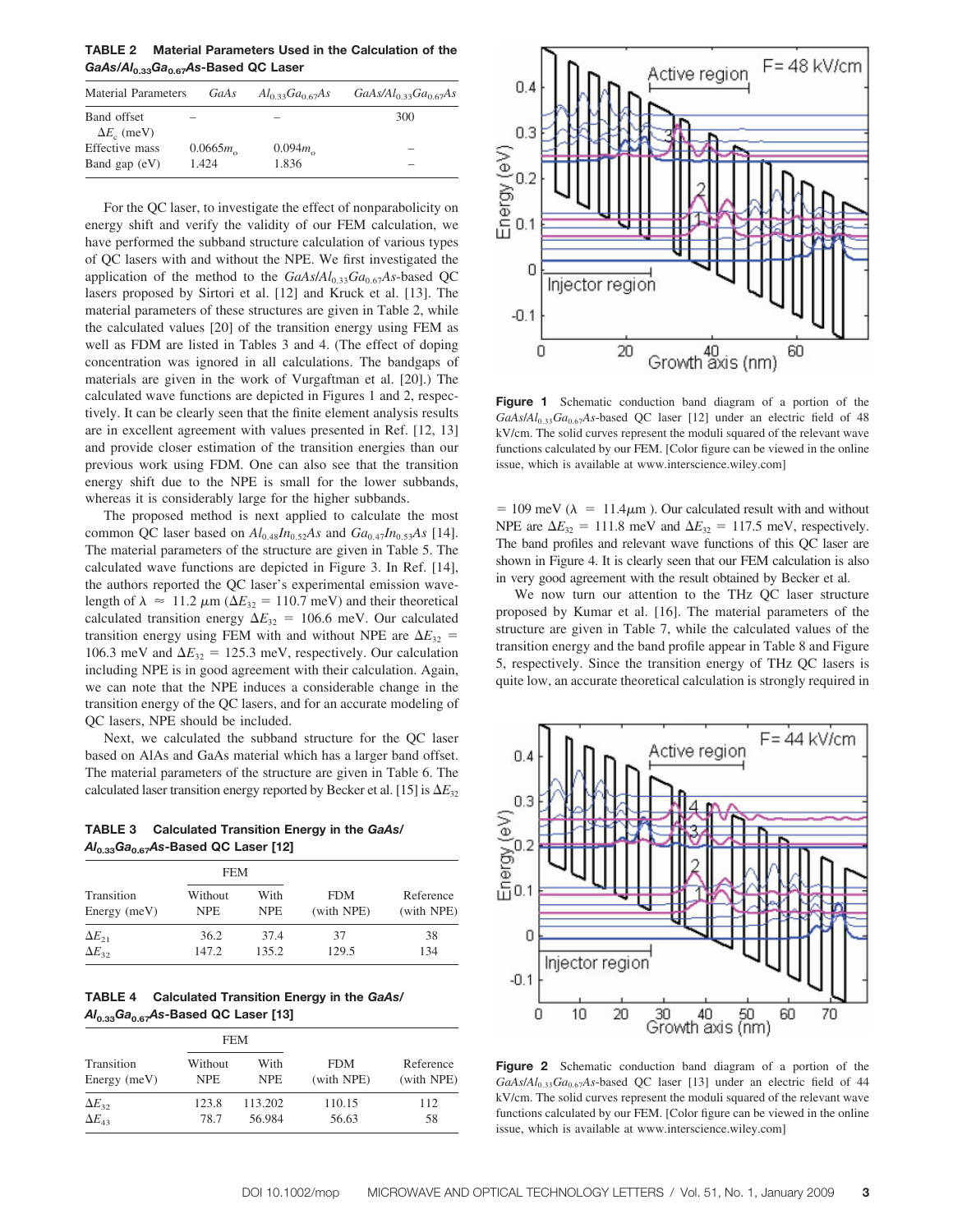**TABLE 5 Material Parameters Used in the Calculation of the** *Al***0.48***In***0.52***As***/***Ga***0.47***In***0.53***As***-Based QC Laser**

| Material<br>Parameters            | Ga <sub>0.47</sub> In <sub>0.53</sub> As | $Al_0 \triangleleft sIn_0 \triangleleft sAs$ | $Ga_{0.47}In_{0.53}As$<br>$Al_{0.48}In_{0.52}As$ |
|-----------------------------------|------------------------------------------|----------------------------------------------|--------------------------------------------------|
| Band offset<br>$\Delta E_c$ (meV) |                                          |                                              | 520                                              |
| Effective mass                    | $0.043m_0$                               | $0.078m_0$                                   |                                                  |
| Band gap $(eV)$                   | 0.75                                     | 1.45                                         |                                                  |

the THz QC laser design. In that case, for determination of accurate transition energy, the FEM is expected to provide more accurate result than the FDM as seen in Table 8.

However, for the QC lasers based on the materials whose band parameters violate the approximation condition, the calculated results are incorrect. To prove this statement, we carried out the band structure calculation of the QC laser based on  $Ga_{0.47}In_{0.53}As$ and  $AIAs_{0.56}Sb_{0.44}$  [21]. In this work, authors reported the theoretical calculated transition energy  $\Delta E_{32} = 435$  meV, while our FEM with and without NPE is 314.1 and 482.4 meV. The calculated wave functions are depicted in Figure 6.

The developed method was employed to calculate the subband structure of some common QC lasers based on various types of materials. The calculated results show an excellent agreement with those obtained by other authors where their band structure calculation were made by taking into account the NPE in different manner. From the calculation, we confirm that the transition energy shift due to the NPE is considerably large for the higher subbands, and for an accurate design of QC laser devices, the effect of nonparabolicity should be taken into account.



**Figure 3** Schematic conduction band diagram of a portion of the *Al*0.48*In*0.52*As*/*Ga*0.47*In*0.53*As*-based QC laser [14] under an electric field of 39 kV/cm. The solid curves represent the moduli squared of the relevant wave functions calculated by our FEM. [Color figure can be viewed in the online issue, which is available at www.interscience.wiley.com]

**TABLE 6 Material Parameters Used in the Calculation of the** *GaAs***/***Al***0.33***Ga***0.67***As***-Based QC Laser**

| <b>Material Parameters</b>     | GaAs        | AIAs        | GaAs/AlAs |
|--------------------------------|-------------|-------------|-----------|
| Band offset $\Delta E_c$ (meV) |             |             | 1000      |
| Effective mass                 | $0.0665m_0$ | $0.124 m_0$ |           |
| Band gap $(eV)$                | 1.424       | 2.4         | -         |



**Figure 4** Schematic conduction band diagram of a portion of the *AlAs/ GaAs*-based QC laser [15] under an electric field of 39 kV/cm. The solid curves represent the moduli squared of the relevant wave functions calculated by our FEM. [Color figure can be viewed in the online issue, which is available at www.interscience.wiley.com]

Up to now, we have been considering the eigenvalue problem where the presence of the NPE changes it to a nonlinear eigenvalue problem. Therefore, this work provides the approach to linearize the eigenvalue problem. As shown earlier, the approximation for the energy-dependent electron effective mass using the first-order Taylor expansion is only valid when the variable is small enough. By calculating the subband structure of the most common QC lasers, we found that this approach is valid for the QC lasers based on the materials where the direct conduction band discontinuity of the heterostructures must be smaller than the bandgap of each material  $(\Delta E_c \leq E_g)$ .

## **4. CONCLUSIONS**

A FEM has been established for the analysis of quantum states in single quantum well and various types of QC lasers. The proposed approximation of the energy-dependent electron effective mass shows an excellent agreement with previously reported results. We can simultaneously calculate all subband states of single quantum well and QC laser structures even including the conduction band NPE. We developed a numerical technique using the first-order Taylor expansion of the energy-dependent electron effective mass

**TABLE 7 Material Parameters Used in the Calculation of the** *GaAs/Al***0.15***Ga***0.85***As***-Based QC Laser**

| Material<br>Parameters            | GaAs        | $Al_{0.15}Ga_{0.85}As$ | GaAs/<br>$Al_{0.15}Ga_{0.85}As$ |
|-----------------------------------|-------------|------------------------|---------------------------------|
| Band offset<br>$\Delta E_c$ (meV) |             |                        | 125.3                           |
| Effective mass                    | $0.0665m_0$ | $0.079m_0$             |                                 |
| Band gap $(eV)$                   | 1.424       | 1.611                  |                                 |

**TABLE 8 Calculated Transition Energy in the** *GaAs***/***Al***0.15***Ga***0.85***As***-Based QC Laser [16]**

| Transition<br>Energy $(meV)$       |                       | <b>FEM</b>         |                        |                       |
|------------------------------------|-----------------------|--------------------|------------------------|-----------------------|
|                                    | Without<br><b>NPE</b> | With<br><b>NPE</b> | <b>FDM</b><br>With NPE | Reference<br>With NPE |
| $\Delta E_{43}$<br>$\Delta E_{21}$ | 9.0<br>34.6           | 7.8<br>36.2        | 7.1<br>33.4            | 7.7<br>35.8           |